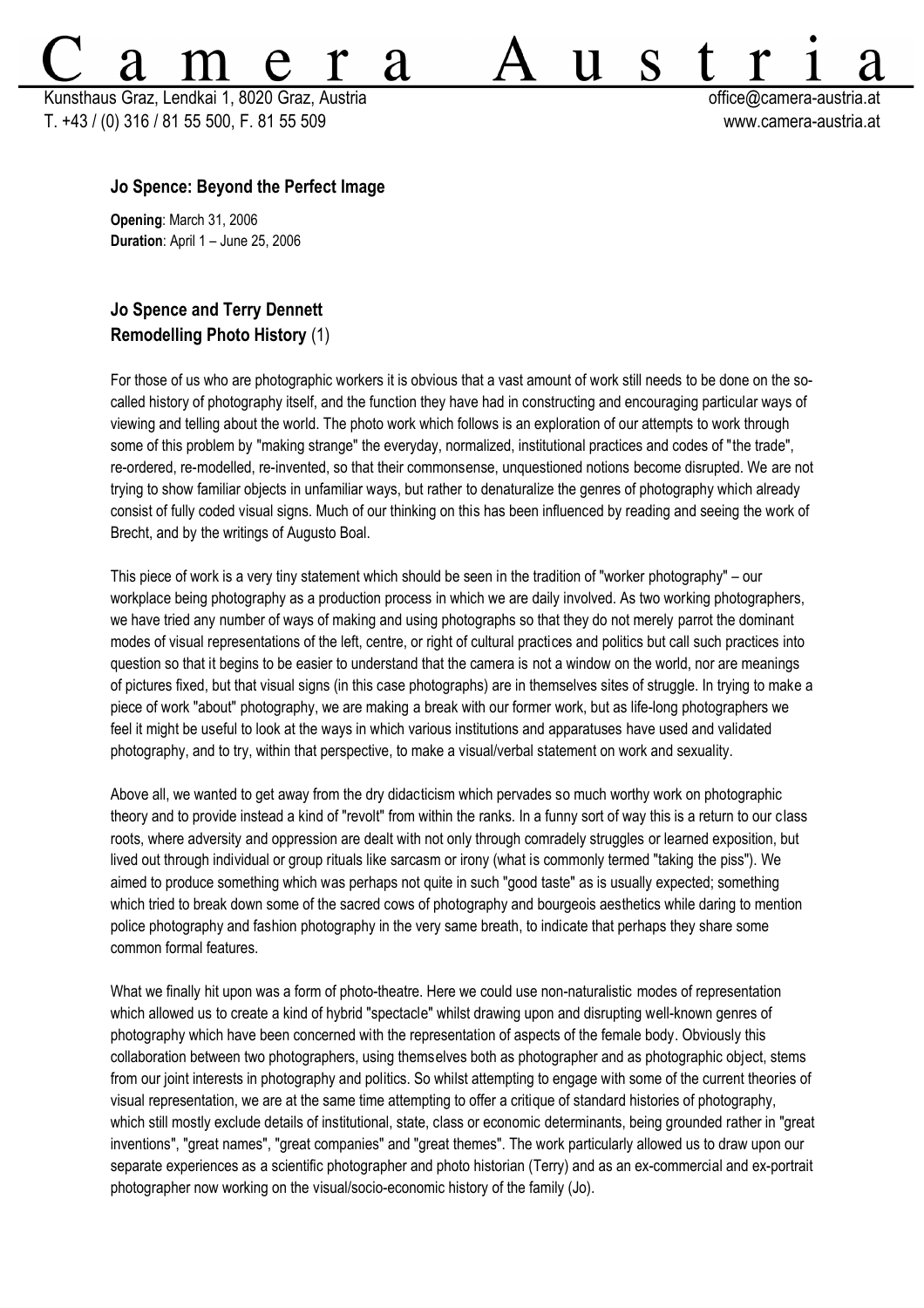We decided not to rely on what we could find to photograph (in the classic documentary sense), nor on montaging visual elements at the post-shooting stage, nor on "subversive" texts. We wanted to provide a twin performance – the staging and acting out of a tableau for the camera, done by us as social actor/s, and then a two dimensional signifying performance on film and paper. Within this framework we had extended discussions in order to pre-visualize and script everything but still leave room for an element of spontaneity at the shooting stage. We did this work sporadically across several months, taking long weekends to drive around looking for props and locations, and to do the actual shooting. Working mostly with large format cameras on tripods, we could economically re-shoot anything we were not entirely satisfied with. Drawing upon our long disused but internalized professional experience, we chose how to depict a range of styles and genres, both contemporary and historical. By adding a sparse text (what amounted to a recategorization process) we hoped the spectator could make new inferences.

Crucial to this project was the fact that we wanted to re-examine and re-work the model/photographer relationship, which is generally so one-sided. At the same time as we drew upon our own knowledge of the codes and signifying practices of portraiture, record, still life, documentary, fashion and "nude" photography, we also traversed what we knew of photo practices from within fine art, anthropology, news, advertising, science, law, medicine, welfare and charity institutions. We did not attempt the futile task of trying to invent another language, but tried rather to indicate how photographs which are usually given a currency and circulated within different (and apparently contradictory) spheres can, when brought together in this disruptive way, enable the viewer to make new and political connections.

Although "Remodelling Photo History" attempts to map out relationships between the apparatuses which use and straddle photography and the institutions which validate or teach photographic practices, we also wanted to indicate how this linked up with the placing of women within the family by showing that there is consistency between some of the ways in which oppressed women and other subordinated groups are represented. Though the project offers a starting point from within photography, it allows us to move beyond the eternal textual analysis to ask questions about what is not being shown or said; what cannot be said (what is visually unsayable); and what is being displaced or rendered structurally absent. In asking what is absent we enter the realm of the analytical, be it through psychoanalysis or historical materialism. The former engages with the construction of our gendered subjectivity, unconscious desires and pleasures, positioned as we are within familial relationships and within texts in specific discourses: the latter engages with the possibility of conscious scientific and socially useful historical knowledge and the possibility of political change. Both realms address memory – that which is considered unthinkable / unspeakable / unknowable, socially censored from consciousness, and that which in terms of class / power relations is rendered invisible, not named / discussed / shown and often actively suppressed.

Apart from hoping to give some critical pleasure to an audience, part of our project has been to find a pleasurable new way of working together. Previous collaborations between us have revolved around notions of photography for social and political action, and we wanted to do something which would allow us to explore our personal as well as our working lives and political relationships. Finally we wanted to pose questions beyond the scope of these images. Since we'd been working within a Brechtian tradition of distanciation, trying to transform feeling into thinking and questioning through a form of "educational entertainment", we turned to Brecht's own writing. His questioning poem, coming from outside the photographic discourse, seemed relevant to the overall problems of history – both of the individual gendered subject, and to our positioning within a hierarchical class society.

(Incidentally, what we can't or don't ask of most photographs is questions of their history …)

## **Note**

(1) Excerpts from an article first published in *Screen*, vol. 23, 1 / 1982, which were originally published in this version in: Jo Spence, *Putting Myself in the Picture*, Camden Press: London 1986, pp. 118 – 133.